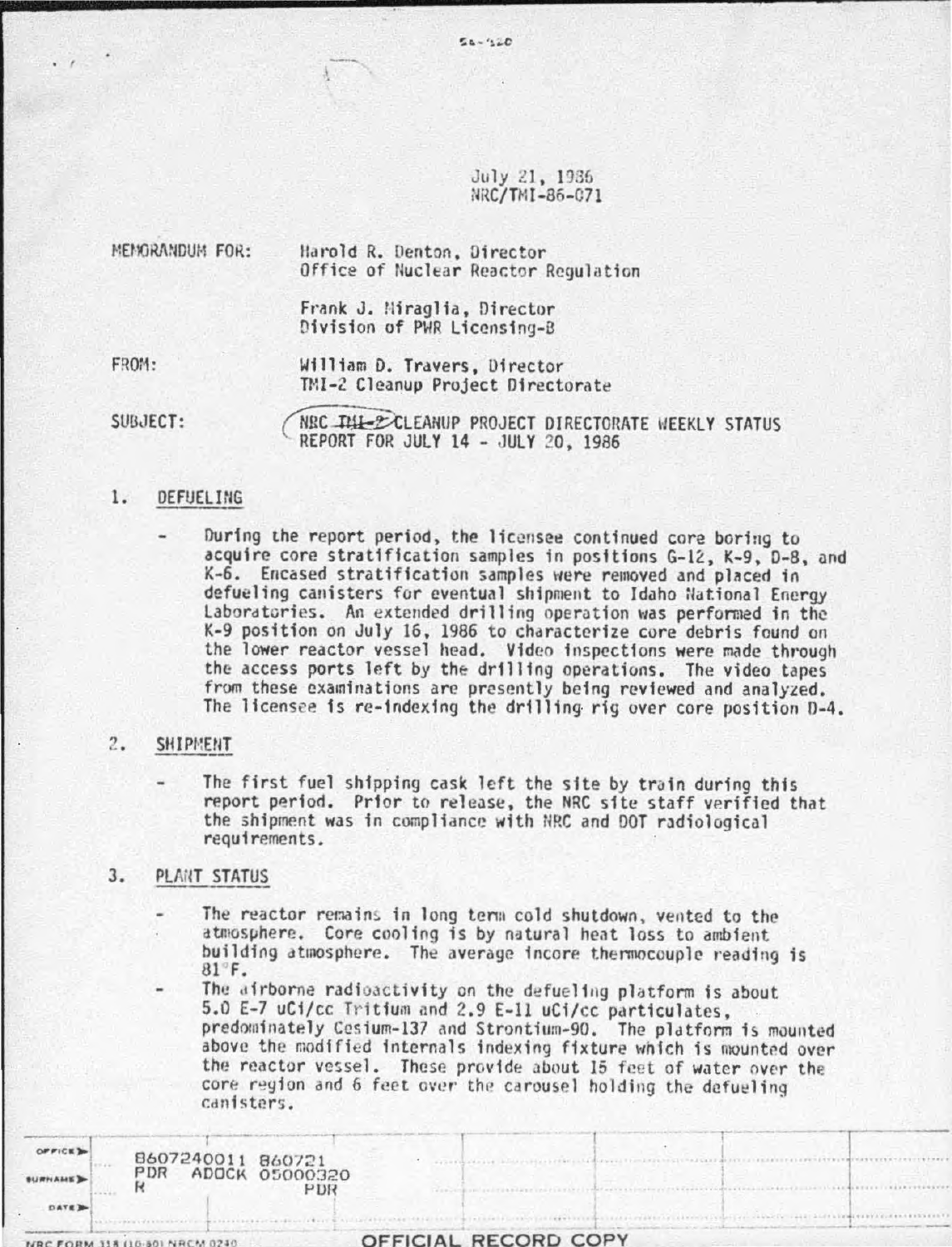Harold R. Denton Frank J. Miraglia

#### 4. WASTE MANAGEMENT

- The Submerged Demineralizer System (SDS) began processing batch S-135 from the neutralizer tank.
- EPICOR Il completed processing batch 300, 10,668 gallons from the monitor tanks, and batch 301, 1,296 gallons from the Chemical Cleaning Building sump. The system began processing batch 302.
- Total volume processed through SDS to date is 4,084,856 gallons, and the total volume processed EPICOR II to date is 3,031,926 gallons.

#### 5. ENVIRONMENTAL MONITORING

- US Environmental Protection Agency (EPA) sample analysis results show that Thi site liquid effluents are in accordance with regulatory limits, NRC requirements, and The City of Lancaster Agreement.
- The Lancaster water sample taken at the water works river intake and analyzed by EPA consisted of a seven day composite sample taken June 29 - July 5, 1986. A gamma scan detected no activity that could be attributed to THI-2.
- TMI water samples taken by EPA at the plant discharge (includes Units 1 and 2) to the river consisted of seven daily composite samples taken from June 28 - July 7, 1986. A gamma scan detected no activity that could be attributed to TMI-2.
- The EPA analysis of the NRC outdoor air sample for the period July 10 - 16, 1986 showed that concentrations of Cs-137 and I-131 were below the lower limit of quantitative detectability for the system.

### $6.$ AUXILIARY AND FUEL HANDLING BUILDING ACTIVITIES

Assembly of the desludging system continued.

#### 7. ARC EVALUATIONS IN PROGRESS

- Technical Specification Change Request number 49, and 51.
- Recovery Operations Plan Change number 31 and 36. .
- Solid Waste Facility Technical Evaluation Report.
- Reactor Building Sump Criticality Safety Evaluation Report.
- Defueling Canister Technical Evaluation Report, Revision 2.
- Heavy Load Safety Evaluation Report, Revision 3.
- Defueling Safety Evaluation Report, Revision 10.

|  |  | OFFICE )<br>SURNAME $\blacksquare$ |
|--|--|------------------------------------|

ð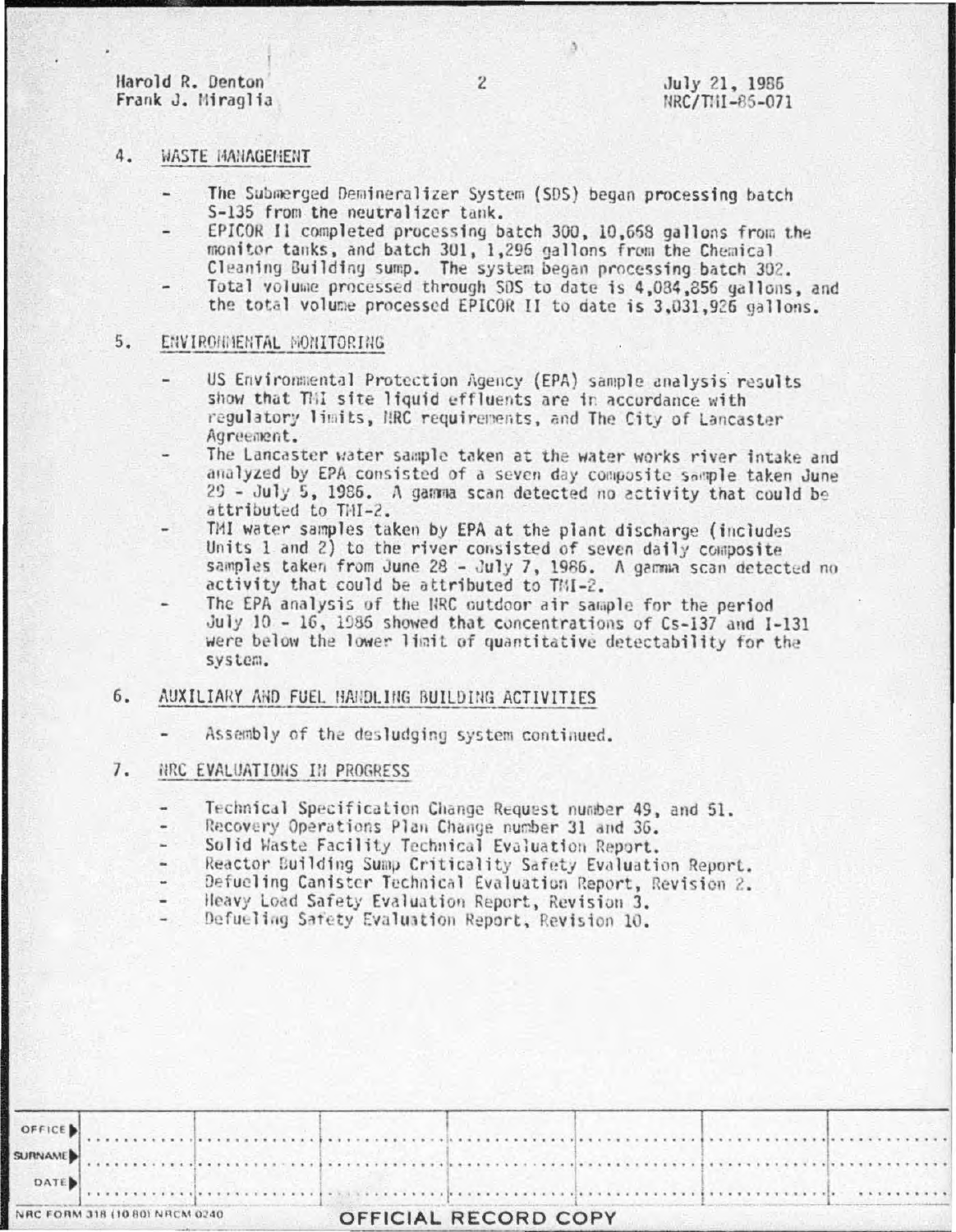Harold R. Denton Frank J. Miraglia

#### $7.$ PUBLIC MEETING

The Advisory Panel for the Decontamination of Three Hile Island Unit 2 will meet on August 13, 1986 from 7:00 PM to 10:00 PM at the Lancaster Council Chambers, Public Safety Building, 201 North Duke Street, Lancaster, PA. At the meeting the panel will receive a status report on the progress of defueling from GPU Nuclear and a briefing on the licensee's plans for disposal of the processed water generated from the accident.

Persons desiring to speak before the Advisory Panel are requested to contact Mr. Thomas Smithgall at 717-291-1042, or write him at 2122 Harietta Avenue, Lancaster, PA 17603.

> ORIGINAL SIGNED BY William D. Travers

William D. Travers Director TMI-2 Cleanup Project Directorate

| VRC FORM 318 (10 80) NRCM 0240 |  |  | OFFICIAL RECORD COPY |  |  |  |  |  |  |  |
|--------------------------------|--|--|----------------------|--|--|--|--|--|--|--|
| DATE)                          |  |  |                      |  |  |  |  |  |  |  |
|                                |  |  |                      |  |  |  |  |  |  |  |
|                                |  |  |                      |  |  |  |  |  |  |  |